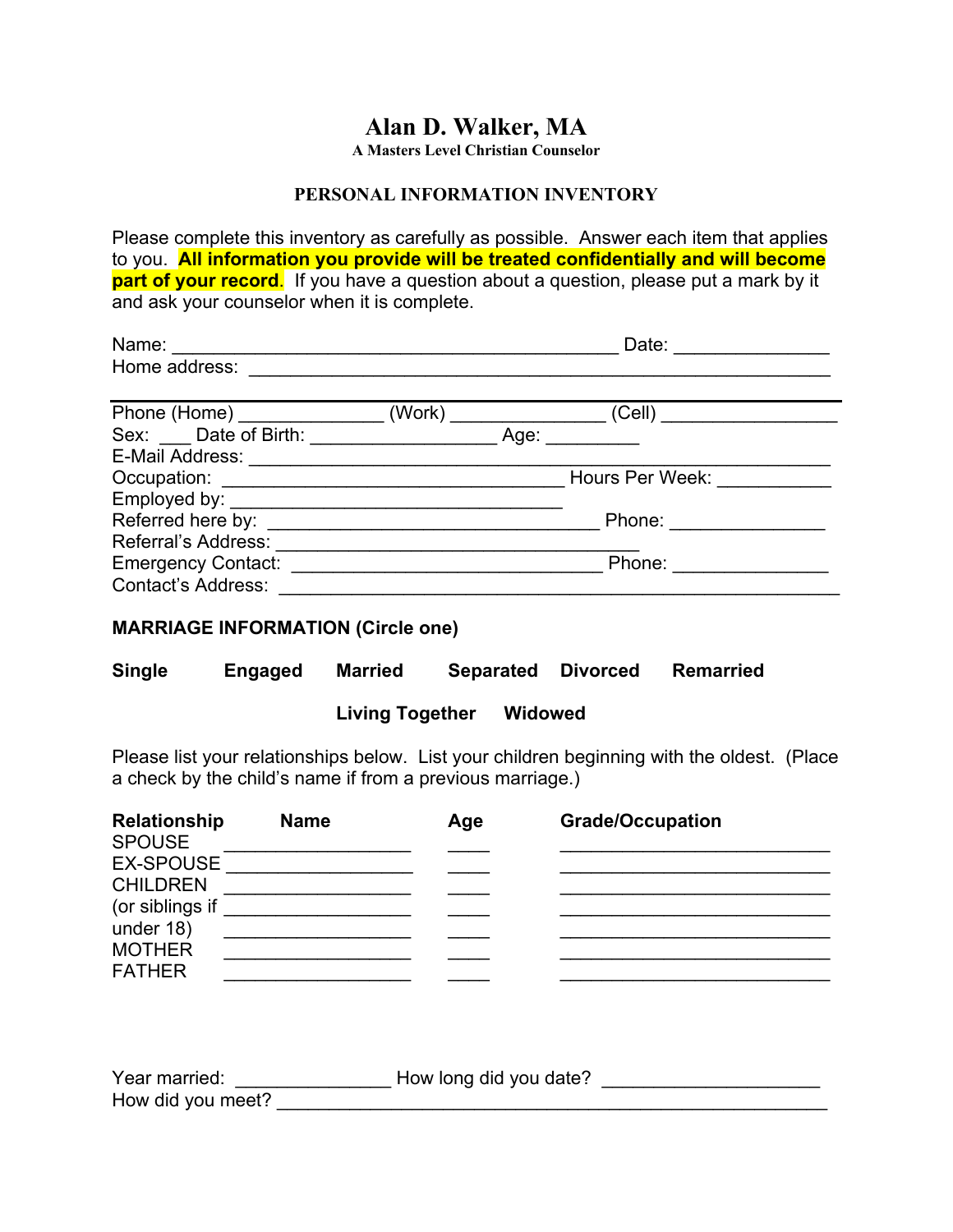| Have you been married before? __________                                                                                                                                          |                                                                              |               |                          |                        |  |
|-----------------------------------------------------------------------------------------------------------------------------------------------------------------------------------|------------------------------------------------------------------------------|---------------|--------------------------|------------------------|--|
| <b>FAMILY INFORMATION</b>                                                                                                                                                         |                                                                              |               |                          |                        |  |
| Father living? Yes ______ No ______ Mother living? Yes ______ No ______<br>If so, where do they live?<br>What kind of relationship do/did you have with your father? (Circle one) |                                                                              |               |                          |                        |  |
| What kind of relationship do/did you have with your mother? (Circle one)                                                                                                          | Excellent Good Fair Poor NonExistent<br>Excellent Good Fair Poor NonExistent |               |                          |                        |  |
| Did anyone else have a role in your upbringing? (If so, who and why): __________                                                                                                  |                                                                              |               |                          |                        |  |
| How many children are/were in your family? (Brothers and sisters) ______________<br>What child are you by number? (Circle one)<br><b>Oldest</b>                                   | $2nd$ $3rd$ $4th$ $5th$ $6th$                                                |               | Youngest Other           |                        |  |
| <b>EDUCATION</b>                                                                                                                                                                  |                                                                              |               |                          |                        |  |
| Highest level/grade of education completed:<br>Not complete Thigh school Some College AA Degree<br>College (Major: ______) Graduate (Major: _____)                                |                                                                              |               |                          |                        |  |
|                                                                                                                                                                                   |                                                                              |               |                          |                        |  |
| <b>RELIGION/FAITH</b>                                                                                                                                                             |                                                                              |               |                          |                        |  |
| Religious affiliation:<br>Church/Synagogue name:<br>Circle your level of church activity:<br>Briefly describe how important your faith is to you:                                 |                                                                              | <b>Active</b> |                          | <b>Inactive</b>        |  |
| Do you want a Christian counseling approach?<br>Do you want the counselor to pray with you?                                                                                       |                                                                              |               | <b>Yes</b><br><b>Yes</b> | <b>No</b><br><b>No</b> |  |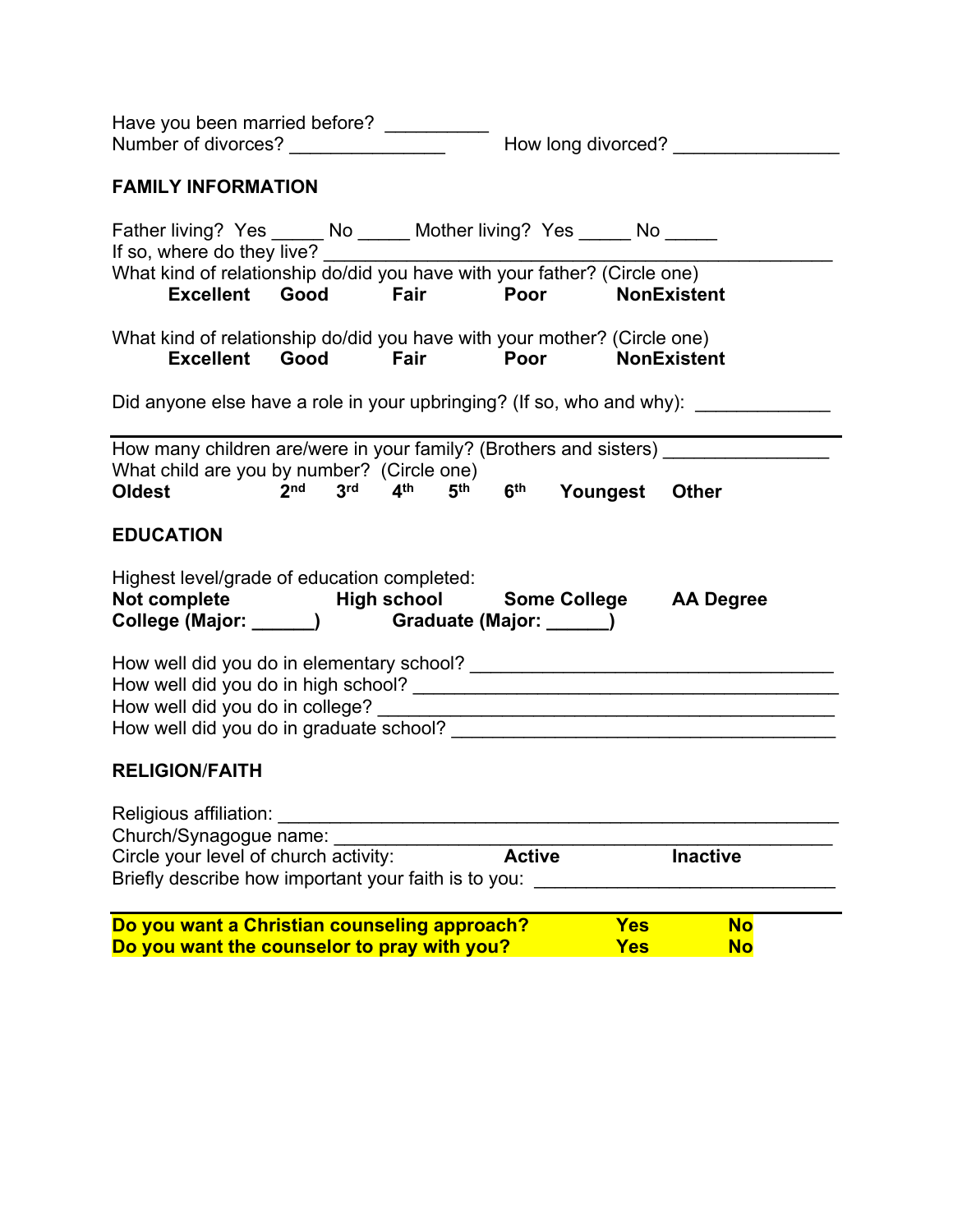## **HEALTH**

|                           | Health status: Excellent Good Average Poor Very Poor<br>Height: ___________   Weight: __________                                                                                                                               |                                  |           |                                                 |
|---------------------------|--------------------------------------------------------------------------------------------------------------------------------------------------------------------------------------------------------------------------------|----------------------------------|-----------|-------------------------------------------------|
|                           | Have you gained or lost any weight in last six months? (Circle one) How much?                                                                                                                                                  |                                  |           |                                                 |
|                           | Described any physical problems you have that require medication or physical care:                                                                                                                                             |                                  |           |                                                 |
|                           | Have you recently had an injury to your head as a result of a fall or automobile                                                                                                                                               |                                  |           |                                                 |
| accident?                 |                                                                                                                                                                                                                                |                                  |           |                                                 |
|                           |                                                                                                                                                                                                                                |                                  |           |                                                 |
|                           | Are you currently under a doctor's care? ________ If yes, please describe: _________                                                                                                                                           |                                  |           |                                                 |
|                           |                                                                                                                                                                                                                                |                                  |           |                                                 |
|                           | Physician's Name: ________________________________ Address: ____________________                                                                                                                                               |                                  |           |                                                 |
|                           | If you are currently taking any medications, please complete below:                                                                                                                                                            |                                  |           |                                                 |
| <b>Name of Medication</b> | <b>Dosage</b>                                                                                                                                                                                                                  | Date Prescribed By Whom          |           |                                                 |
|                           |                                                                                                                                                                                                                                |                                  |           |                                                 |
|                           |                                                                                                                                                                                                                                |                                  |           |                                                 |
|                           |                                                                                                                                                                                                                                |                                  |           | <u> 2008 - Johann John Stone, mars et al. (</u> |
|                           | Have you ever used drugs other than for medical purposes? ______________________                                                                                                                                               |                                  |           |                                                 |
|                           |                                                                                                                                                                                                                                |                                  |           |                                                 |
|                           |                                                                                                                                                                                                                                |                                  |           |                                                 |
|                           | Please describe your use of alcoholic beverages:                                                                                                                                                                               |                                  |           |                                                 |
| <b>Never</b>              | 1-4 times per year 1-2 times per month 1-2 times per week                                                                                                                                                                      |                                  |           |                                                 |
|                           |                                                                                                                                                                                                                                | 4 times per week<br><b>Daily</b> |           |                                                 |
|                           | What medical and emotional problems existed in your family in which you grew up?                                                                                                                                               |                                  |           |                                                 |
|                           |                                                                                                                                                                                                                                |                                  |           |                                                 |
|                           |                                                                                                                                                                                                                                |                                  |           |                                                 |
|                           |                                                                                                                                                                                                                                |                                  |           |                                                 |
|                           |                                                                                                                                                                                                                                |                                  |           |                                                 |
|                           | Have you previously had counseling/therapy?                                                                                                                                                                                    | <b>Yes</b>                       | <b>No</b> |                                                 |
| When?                     |                                                                                                                                                                                                                                |                                  |           |                                                 |
|                           | Why did you stop? Notice that the matter of the state of the state of the state of the state of the state of the state of the state of the state of the state of the state of the state of the state of the state of the state |                                  |           |                                                 |
|                           |                                                                                                                                                                                                                                |                                  |           |                                                 |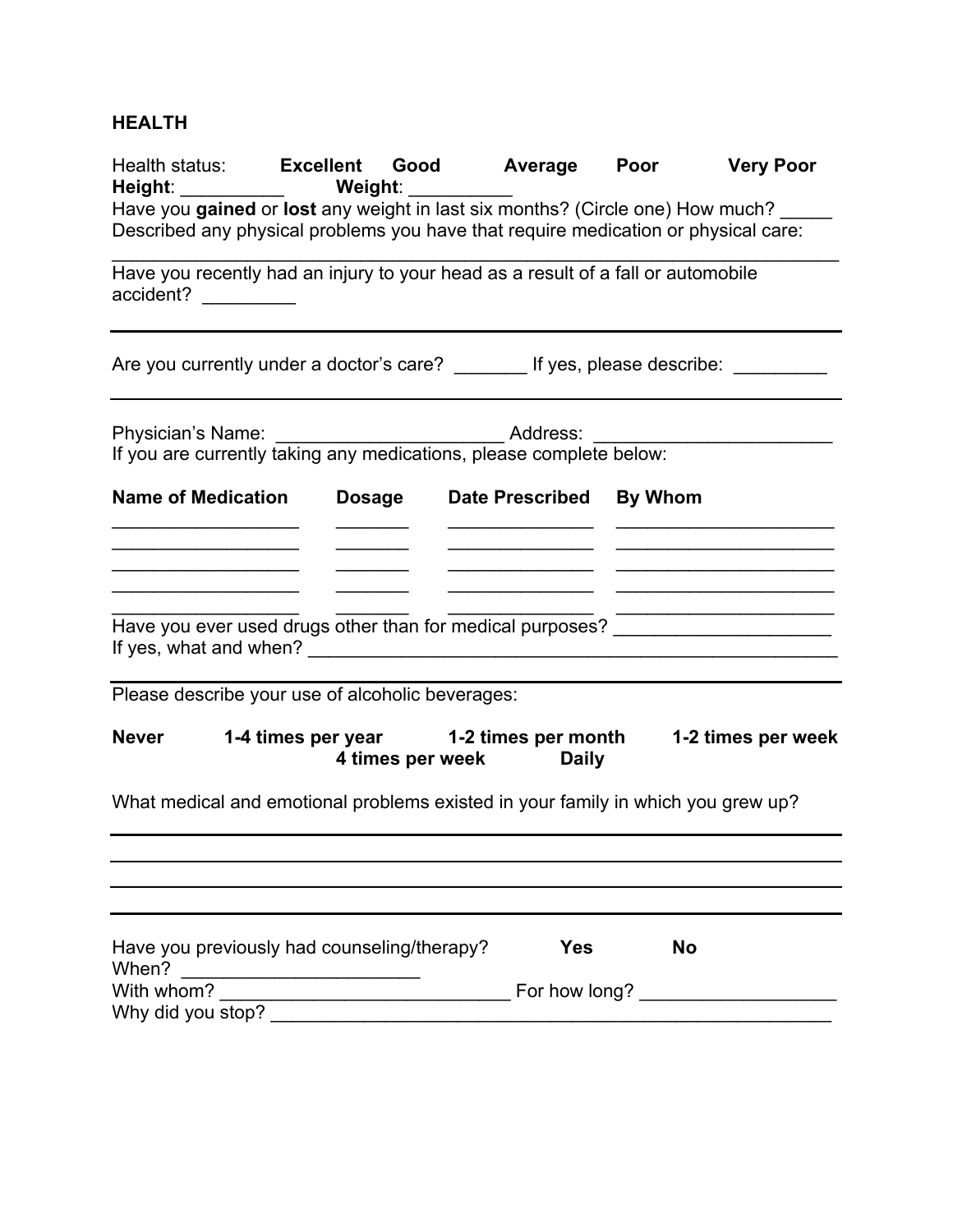## **PRESENTING PROBLEM(S)**

| In your own words, briefly describe the main problem that prompted you to seek<br><b>counseling at this time:</b>             |    |
|-------------------------------------------------------------------------------------------------------------------------------|----|
|                                                                                                                               |    |
| How long have you had this problem?<br>Have there been times when the problems got better or disappeared? Yes<br>If so, when? | No |
| Were there times when the problem was especially bad? Yes<br><b>No</b><br>When?<br>What made it bad?                          |    |
| Are there other people who play a role in: Causing your problem? Helping your<br>problem?                                     |    |

Briefly explain: \_\_\_\_\_\_\_\_\_\_\_\_\_\_\_\_\_\_\_\_\_\_\_\_\_\_\_\_\_\_\_\_\_\_\_\_\_\_\_\_\_\_\_\_\_\_\_\_\_\_\_\_\_\_\_\_\_

Please check any of the following that are currently troubling you. Put **two** checks by those items that are most important. You may add any comments you would like:

| Abortion/Adoption           | Father             | Pride                     |
|-----------------------------|--------------------|---------------------------|
| Adjustment problem          |                    | Rape                      |
| Anger/Temper                | Fatigue            | Rebellion                 |
| Anxiety (worry)             | Fear               |                           |
| Apathy (the blahs)          | Finances           | Rejection                 |
| Assertiveness               | Forgiveness        | Religion/Spiritual        |
| <b>Bitterness</b>           | Frustration        | <b>Issues</b>             |
| (Resentment)                | Guilt              | Repetitive ideas          |
| <b>Breathing difficulty</b> | Health             | School problems           |
| Change of lifestyle         | Headaches          | Separation                |
| Child abuse                 | Homosexuality      | Sex                       |
| Children (discipline)       | Honesty            | Sexual abuse              |
| Children (school)           | Impotence          | Shy/awkward               |
| Communication               | Inability to relax | <b>Single Parenting</b>   |
| Concentration               | In-laws            | Sleep problem             |
| Confusion                   | Irritability       | Spouse abuse              |
| Death of loved one          | Loneliness         | Stomach/GI issues         |
| Dependent on                | Loss of interest   | <b>Stress</b>             |
| <b>Others</b>               | Loss of pleasure   |                           |
| Depression                  | Lust               | Substance use             |
| <b>Divorce</b>              | Mother             | Substance use in          |
| <b>Dizziness</b>            | Marriage           | Family                    |
| Eating problems             | Memory difficulty  | Suicidal thoughts         |
| Envy (jealousy)             | Muscle tension     | <b>Suspiciousness</b>     |
| Exhaustion                  | Occupation Issue   | <b>Troubling memories</b> |
| Failure                     | Opposite sex       | <b>Troubling habit</b>    |
| <b>Family Conflict</b>      | Overactivity       | <b>Trust</b>              |
| <b>Family Violence</b>      | Perfectionism      |                           |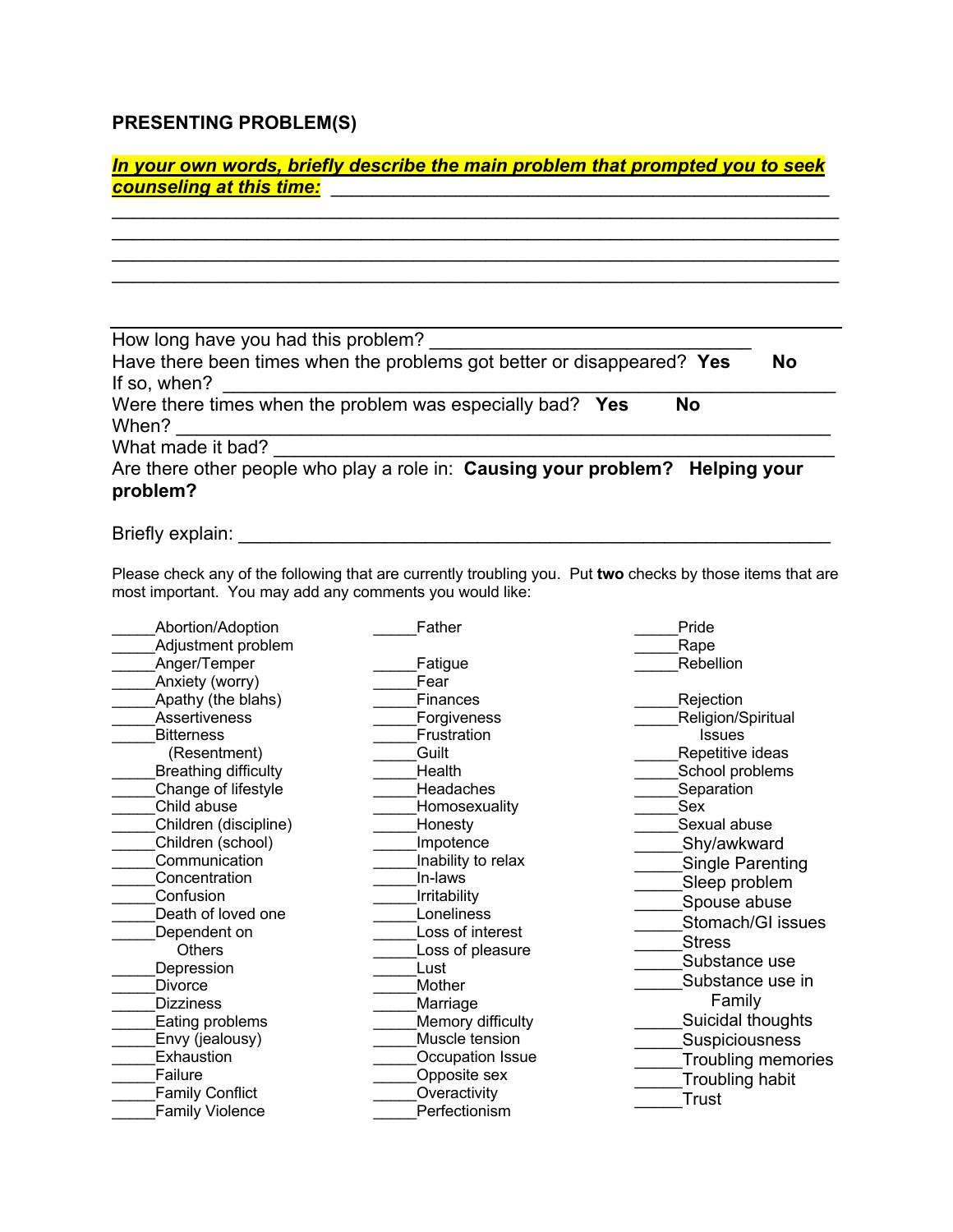\_\_\_\_\_Underactivity \_\_\_\_\_Unfairly treated \_\_\_\_\_Unusual experiences \_\_\_\_\_Wish to hurt some

Withdrawal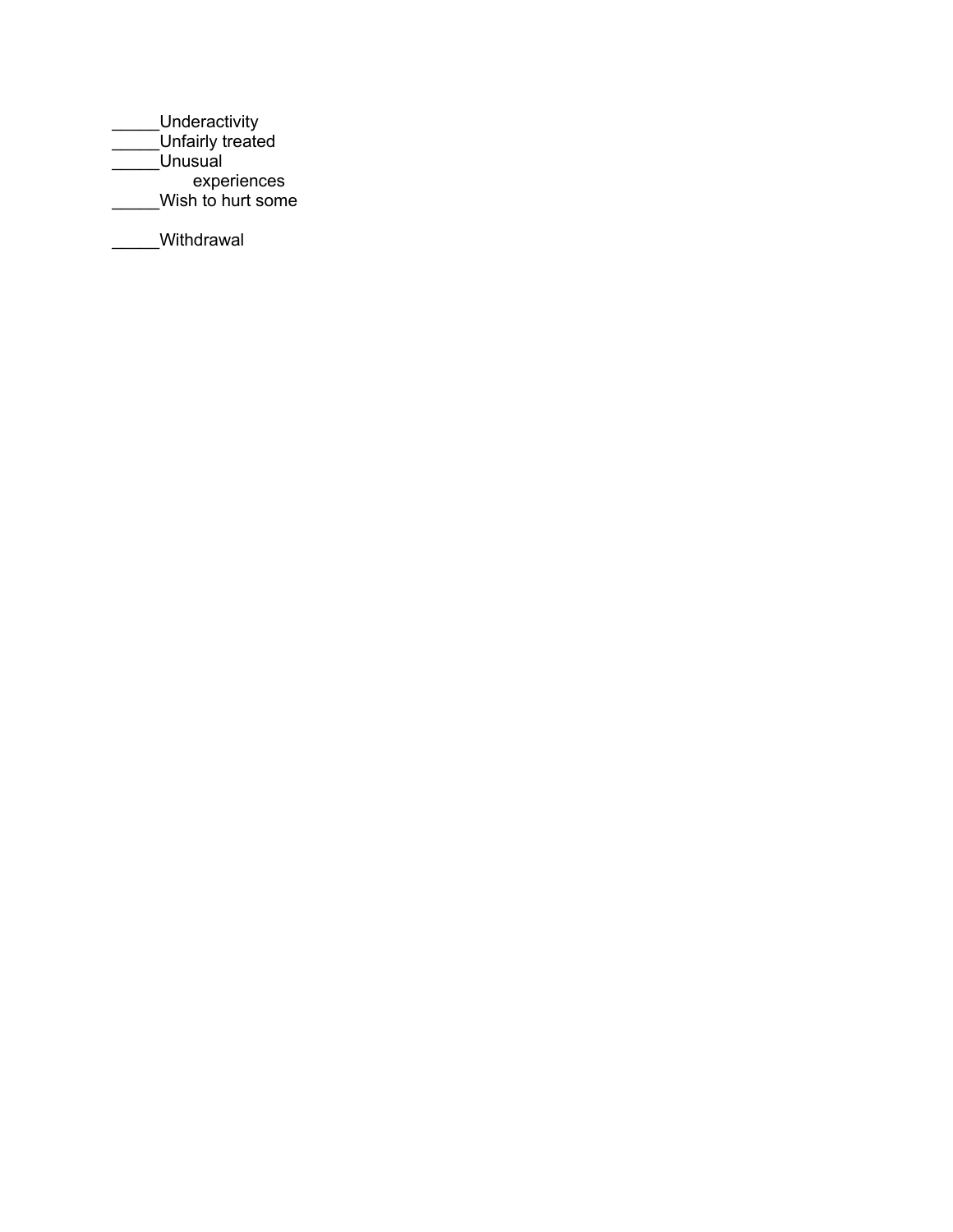How did you hear about this counseling program?

#### **Personal Agreements**

I understand that I may be asked to do certain "homework exercises" such as reading, praying, changing behaviors, and otherwise acting in my own best interest. I understand that I am entirely responsible for my own actions and I will always make my own final decisions regarding counseling.

I further understand that much of the work done will be to resolve issues and will depend on my honesty, and willingness to do the things I need to do to move forward even if it is painful and difficult.

I understand that whatever I say in a session is strictly confidential and will not be released to anyone without my consent unless I am violating codes of abuse, harm to myself or others.

\_\_\_\_\_\_\_\_\_\_\_\_\_\_\_\_\_\_\_\_\_\_\_\_\_\_\_\_\_\_\_\_\_\_\_\_\_\_\_\_\_\_\_\_\_\_\_\_\_\_ (client signature and date)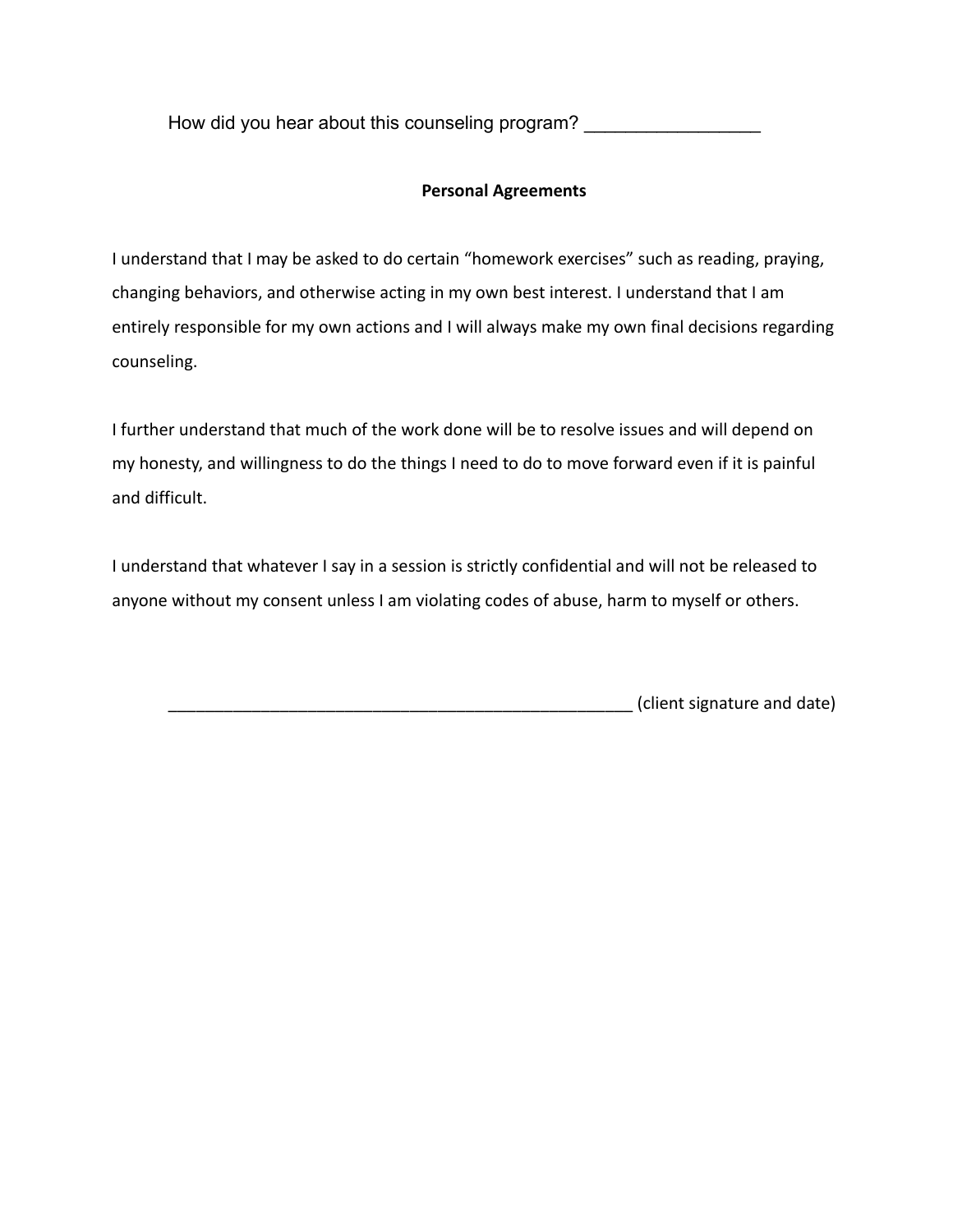#### **An Explanation of my Counseling Practice**

**Alan is a Master-Level, Board Certified Pastoral Counselor (BCPC #941). Alan is not licensed with the Board of Professional Counseling in the State of Oregon.** I am a member of **The American Association of Christian Counselors (AACC), The American Association of Chaplain Counselors, as well as the American Association of Marriage and Family Counselors.** As such I adhere strictly to the "Code of Ethics" of the AAPC, which I will provide for you upon request. Even though we may have already talked briefly about the following on the phone, it is important that you as the client are aware of the following (**after reading the following 6 statements please check the box if you understand)**:

- 1. A commonly asked question if whether the counselee must be a Christian or attend a Church. This is not necessary, although, the Counselor has a Christian Worldview.
- **2.** My method of counseling is solution focused. This means we may meet up to, but not limited to 12 times, each consisting of about 60 minutes in length, generally on a weekly or bi-monthly basis. Following the  $12<sup>th</sup>$  session we will discuss if other sessions are necessary.
- **3.** I will extend a referral to another MHP, if I conclude due to my education or experience, I am not qualified to continue to meet with you.
- 4. As the counselee, you have the right to discontinue the sessions at any time. A 24-hour notice would be appreciated.

5. You can expect truth from me even when you may not want to hear it. I will always have compassion and empathy for you in all that we do. I value you as a person in need of care. I will do my best to honor that.

6. **I do not bill insurance for my counseling practice. My current rate is \$99.00 for the Intake or first session. Following that, the sessions are \$80.00. If there is a reason why this may be difficult for you, I would be happy to discuss it. Payment** is expected following the counseling session unless other arrangements have been made. Unless otherwise arranged.

#### **Alan D. Walker, MA**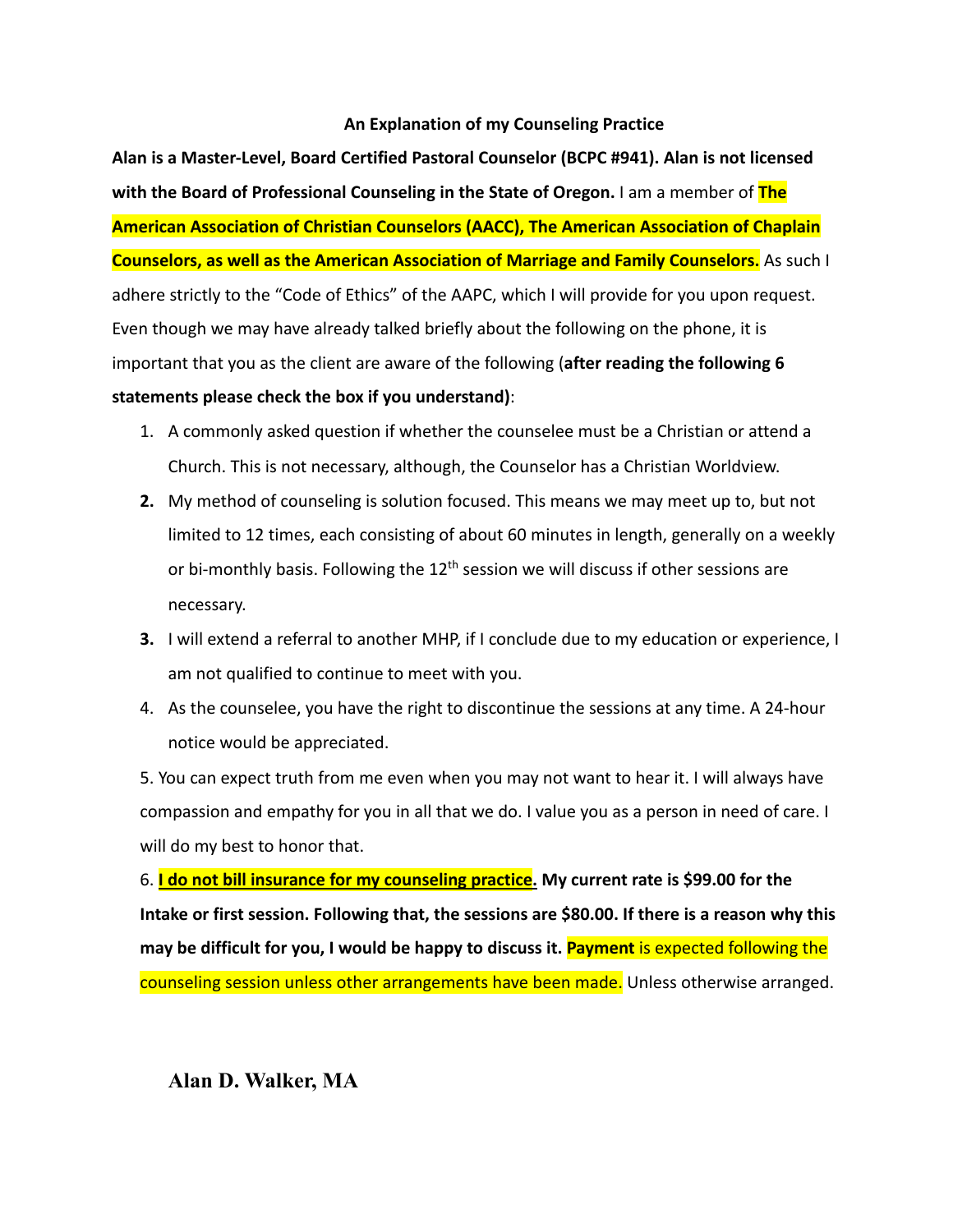#### **Informed Consent with Confidentiality**

#### **Alan D. Walker, MAPC**

### **COUNSELING AGREEMENT**

To be fully informed about the counseling you will be receiving, please read through this following agreement, sign and date it at the bottom. This form must be signed, and the intake form must be completed and returned to the office before the first session. (Note to couples: Everyone should fill out their own set of forms.)

## **DESCRIPTION OF PASTORAL CHRISTIAN COUNSELING**:

The goal of this counseling is to help an individual consider and work with the counselor concerning their current struggles in the context of a confidential, caring environment. A Christian Counselor relies on Scripture as the sole authority for faith and conduct and recognizes that lasting change is the result of the power of God, the grace of Christ and the indwelling ministry of the Holy Spirit. Guided by biblical principles, the Counselors role is to utilize guided questioning, empathetic support, problem definition, reflection/reading assignments, encouragement, and prayer to provide wise, biblical and faithful counsel to those who are hurting and in need.

**QUALIFICATIONS**: Alan Walker, received his B.A in Theology from Boise Bible College. He holds a Masters Degree in Pastoral Counseling from Liberty University. Alan has been counseling for over 35 years. Alan is Board Certified by the Board of Christian Professional and Pastoral Counselors (BCPC #941).

#### **REFERRAL POLICY/DISCLAIMER**

After reviewing the intake form, we will determine whether we feel we can provide you with the appropriate services and level of care needed. Clients will be referred outside of the Pastoral Counseling Center when treatment required is beyond the scope of care available here.

#### **CLIENT EXPECTATIONS**

Please plan to arrive **10 minutes prior** to your appointment so the session can begin on time. You may be asked to complete homework assignments or purchase a book to be read in conjunction with your counseling. In addition, prayer, Scripture reading or memorization may be utilized as part of the counseling process. Your commitment to the counseling process will greatly determine the outcome of your experience.

## **CONFIDENTIALITY.**

Your counselor will adhere to commonly accepted codes of privacy and confidentiality in counseling ethics. There are situations, however, in which the law requires that certain information can be revealed without your consent. Upon the discretion of the counselor, if there is any indication that you may be a danger to yourself or others, or are involved in the abusing of